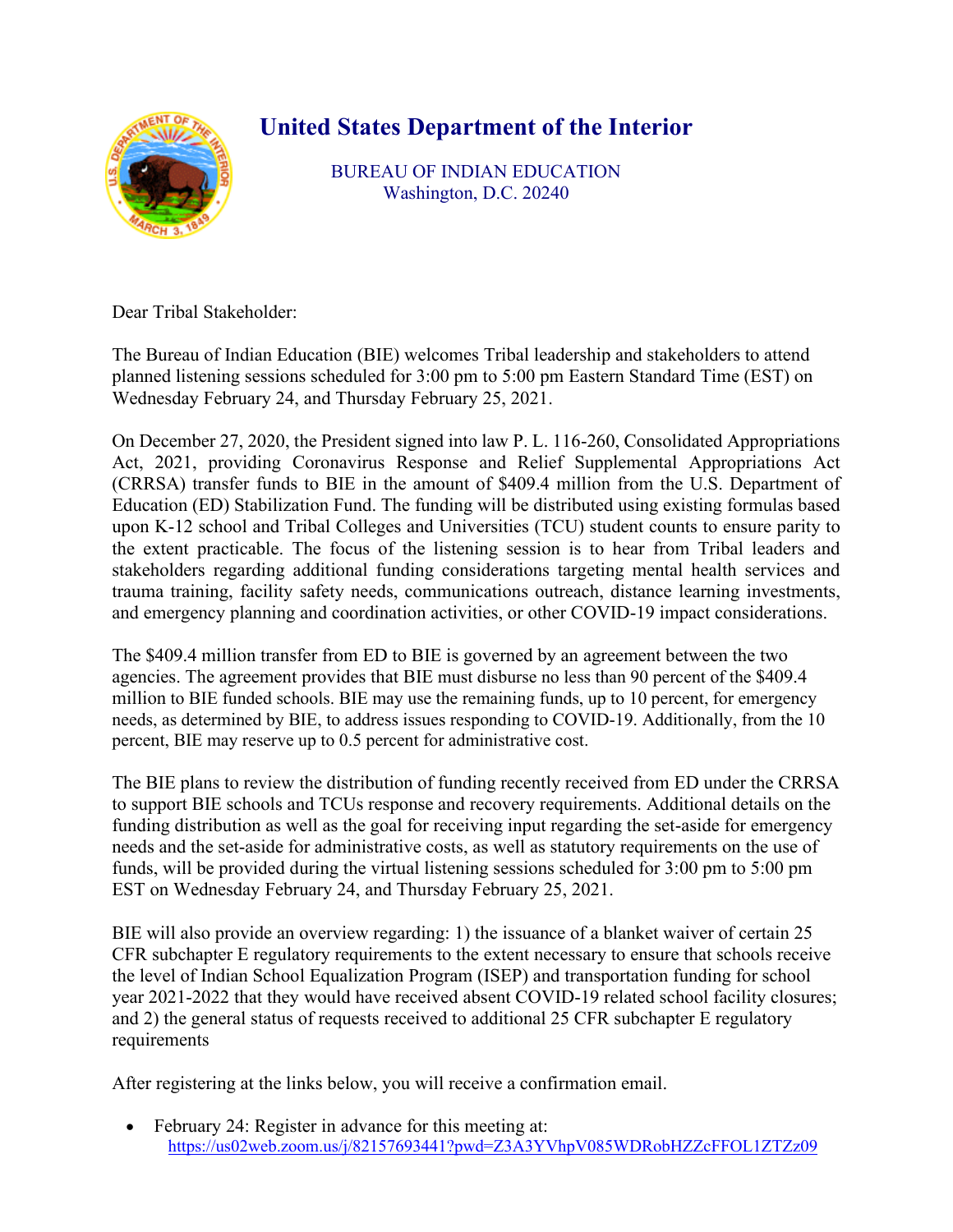February 25: Register in advance for this meeting at: <https://us02web.zoom.us/meeting/register/tZElceqqqTspGdCg30tBN08mNR-dxmcohevn>

As highlighted above, BIE staff members will also provide an overview regarding the issuance of a blanket waiver applicable to all BIE schools<sup>[1](#page-1-0)</sup> covering certain regulatory requirements applicable to school year 2021-2022. In a letter on June 25, 2020 (June letter), the Department of the Interior (Department) established a process through which it would waive certain regulations otherwise applicable to BIE-funded schools in response to the pandemic. The waiver request process outlined in the June Letter reflected the Department's hope and expectation that to the greatest extent possible, BIE students would attend school in-person for the 2020-21 school year and that regulatory waivers would only be sparingly necessary.

While in-person instruction remains the Department's goal, the ongoing COVID-19 pandemic has necessitated ongoing closures of more than ninety-five percent of BIE school sites into 2020- 21 in order to protect the safety of BIE students and their parents, as well as BIE faculty and staff. These site closures will result in significant decreases in ISEP and transportation funding levels for nearly all BIE schools pursuant to the BIE funding mechanisms established in Title 25 part 39 of the United States Code. These mechanisms base funding for the 2021-2022 school year on factors including instructional hours, student nights in residence, and school and commercial bus mileage during the current school year, all of which are severely impacted by the site closures. The resulting funding decreases would significantly affect the quality and availability of educational opportunities that BIE schools can offer its students during the 2021- 2022 school year and potentially beyond.

The circumstances of the COVID-19 national emergency, and the potential consequences for BIE-funded schools and the students served at such schools in light of the ongoing school site closures extending into the 2020-2021 school year, have required the Department to reconsider the efficacy of the waiver request process established in the June Letter. It is particularly evident that a new approach is needed given that COVID-related school closures are so widespread that more than ninety-five percent remain closed. To ensure adequate ISEP and transportation funding for these schools in the 2021-22 school year, the Department issued a blanket waiver of the following regulatory requirements applicable to school year 2020-2021 for all BIE schools: 25 C.F.R. §§ 39.710-.711(bus transportation), 39.702-.704 (commercial transportation), 39.216- .221(residential), 39.214 (instructional hours).

To the extent that a BIE school has already submitted a waiver request, which includes a request to waive regulations outside of those referenced above, the Department will continue to review those requests, but will limit the review only to those additional provisions.

Efforts are well underway by Indian Affairs and the BIE to expedite the distribution of COVID-19 funds and provide your schools with the flexibility needed to support recovery and the reopening needs of each school for a safe and responsive return to operations.

We look forward to meeting with you and receiving your valuable input.

<span id="page-1-0"></span><sup>&</sup>lt;sup>1</sup> For purposes of this letter, the terms "BIE schools" and "BIE-funded schools" include BIE-operated schools and dormitories, schools and dormitories operated pursuant to a grant under the Tribally Controlled Schools Act of 1988 (25 U.S.C. § 2501 *et seq.*), and schools and dormitories operated pursuant to a contract under the Indian Self-Determination and Education Assistance Act (25 U.S.C. § 5301 *et seq.*).